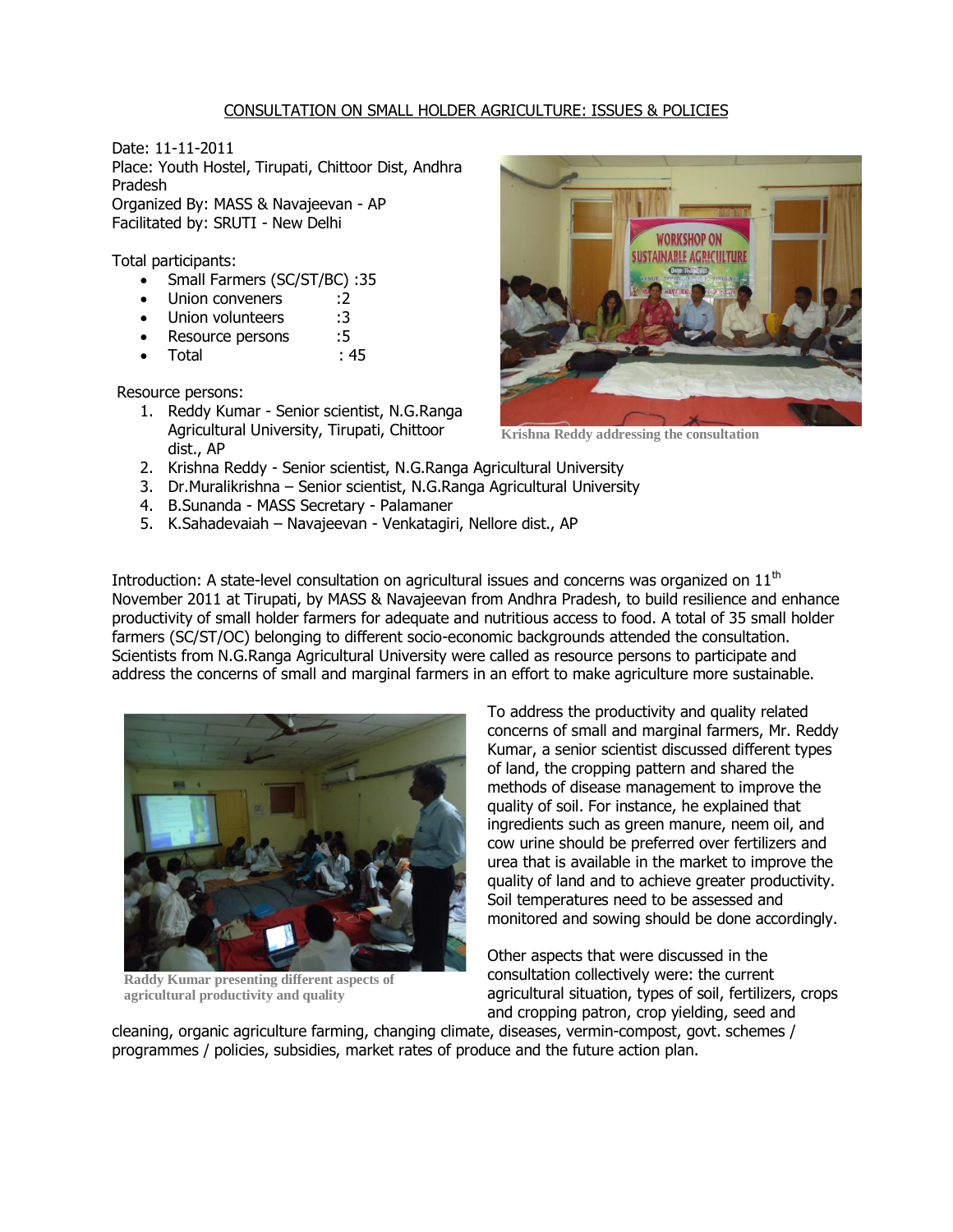Dr.Murali Krishna and Mr. Krishna Reddy spoke on climate change adaptation techniques and different types of pests that have emerged due to the changing soil temperature. The consultation was interactive and everyone shared local and scientific knowledge.



Problems Identified -

The consultation established the significance of sustainable agriculture which is dependent on farming techniques and methods practiced by the small and marginal farmers in the context of the large number of small land holdings.

- The crops produced by small and marginal farmers are not priced at a remunerative rate; hence they are unable to fight competition at the market.
- Despite having the traditional knowledge of agricultural production, small and marginal farmers are not in the habit of practicing it regularly since it is more laborious and time consuming. Fertilizers and pesticides that are readily available at the market are bought by the farmers as a result of marketing which leads to deterioration of the average crop produce and extremely low quality of production. The need was felt to further orient, build capacities of the farmers and also encourage traditional organic and scientific methods of production.
- Lack of appropriate grain-storage facilities raises yet another concern for small and marginal farmers in terms of pricing, preserving the quality, etc. Low-cost units and infrastructure need to be provided for storing produce either for value addition or better remunerative prices through sale of produce during the lean season.
- Lack of marketing skills keeps small and marginal farmers in a vulnerable position, giving rise to deplorable socio-economic conditions. Proper and regular training will enable them to fetch better remunerative prices.
- Absence of occupational diversity deprives them of access to better income generating activities during the non-agriculture season. If they are provided with needful skills in non-farm sector, the lean season can be effectively utilized for accessing better income and support for their households in an effective manner.
- Access to irrigation facilities is difficult, as a result the production and quality of produce has suffered vastly. The issue needs to be addressed and cooperatives need to be built to ensure better access to irrigation facility for enhanced production.
- On the whole it was felt that due to lack of information, knowledge and regular practice, small and marginal farmers do not achieve better yield leading to unsustainable livelihood opportunities.

## Participant's assessment

The participants said that the sharing of information, experiences and knowledge were beneficial. Many achieved clarity and confidence on production techniques and methods to retain the quality. Mr. J.Baktha